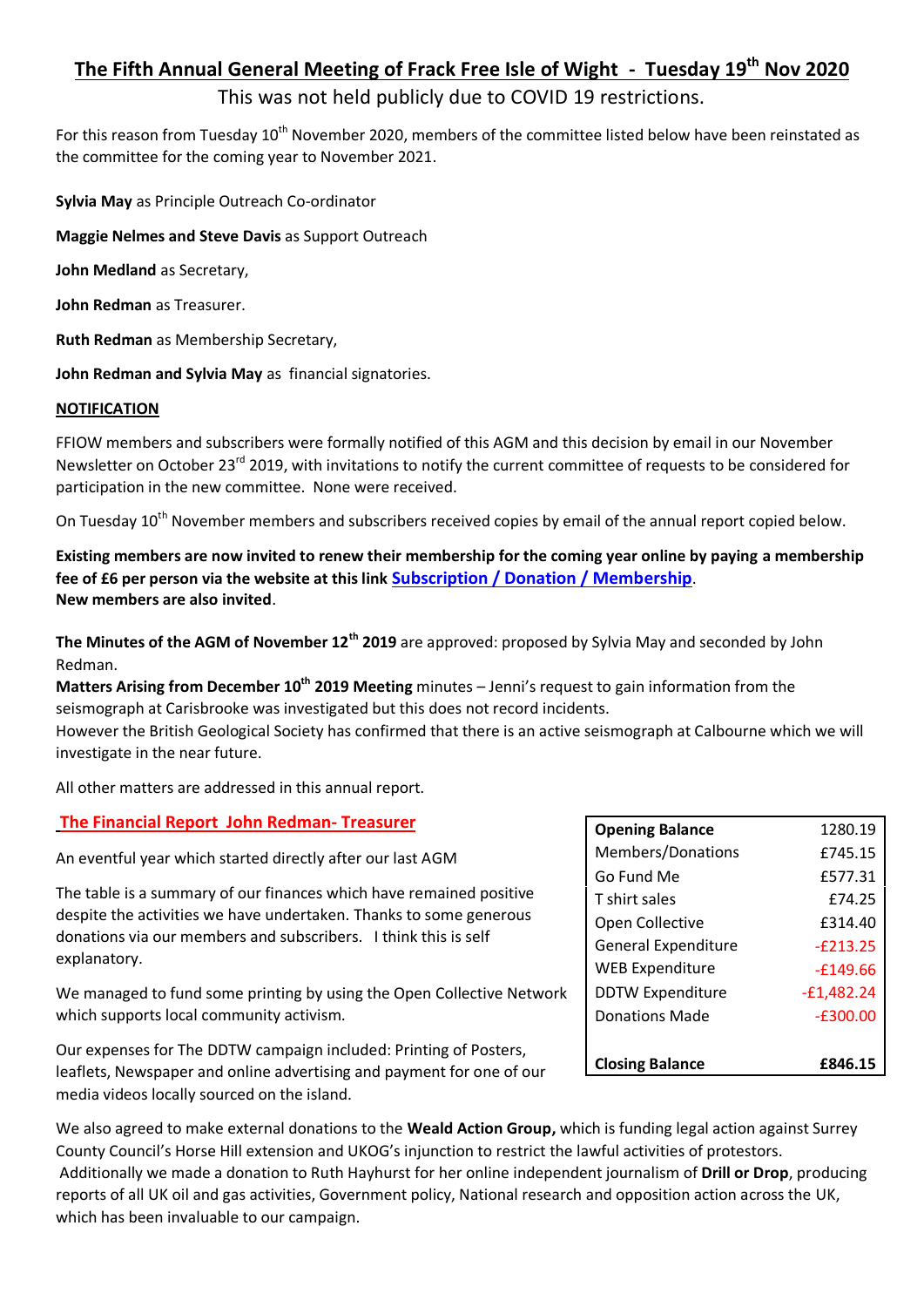At the time of writing it appears UKOG are still struggling to achieve their aims at Horse Hill, keeping very quiet with oil production still falling. They are now targeting a shared activity in Turkey to gain some positive outcome to boost their share value There seems to be very little positivity amongst investors, who continue to see a drop in share prices. The original value of **1p per share** when the Arreton Project was announced in December last, fell to **0.2p** in early June then ramped to a spike of **0.4p** in mid June due to the expected Dunsfold /Loxley planning decision. This was refused but challenged by UKOG and is expected to be re-submitted at the end of November.

**Shares currently stand at .013p**. This will be impacted by future decisions - which are clearly in the lap of the gods, court decisions and forthcoming planning committee decisions. I would doubt there will be any oil gushing at anytime soon.

## **The Annual Report for the year November 2019 to November 2020 – Sylvia May**

The past 12 months has been pretty exhausting and entirely devoted to action related to the planning and execution of opposition to application 20/00513/FUL by UK Oil and Gas Ltd to create a well site at Arreton for general exploration and the appraisal of oil extraction from the Portland Strata.

- **At the end of the November 2019** we had identified the potential site for the Arreton well but could not reveal this until we had positive evidence.
- **On December 2nd UKOG announced their "Community Liaison Meeting"** on 16th December at Newclose Cricket Ground.
- **On December 10th** an emergency public meeting at the Castle Pub took place where we prepared the public for attendance at UKOG's meeting. We shared information from communities in other PEDL locations who had experienced such meetings so that they would know what to expect. We discussed our key objections and advice to the public regarding how to question and challenge UKOG representatives. We stressed that there would be NO DEMONSTRATION and that everyone should present themselves as polite, concerned and informed members of the public, arrive in small groups not as individuals who could be sidelined. We recommended staggering their visits to the meeting to ensure they were kept on their toes all day. We posted relevant questions on the website for those who planned to attend. **Members of the committee also attended the meeting.**
- **The December 16th** meeting revealed that we had been correct about the Arreton site location but the second potential site in Godshill was a complete surprise.
- Our planned feedback meeting in early **February 2020** in Arreton, was cancelled due to Storm Ciara, but rescheduled for later in the month on 23<sup>rd</sup>. This was very well attended and we collated all reported information in preparation for a formal application and encouraged attendees to write to their IWC Ward representative to express their concerns. **In general the public who attended felt that the drop-in exhibition corporate style of the meeting was not about liaison but a deliberate attempt to avoid key issues being discussed by an audience of local community members in a formal public debate. Many people living close to the sites had not received**

**one of UKOG's purported 4,000 announcement postal leaflets.**  We planned a series of roving presentations about the application to take to key areas of the island during

the course of the coming months but his was brought to a halt by the lock down due to **COVID -19.**

**On March 23rd UKOG submitted its application.**

### **THE LOCK DOWN PERIOD**

This gave us a reprieve since we were assured by the Planning Officers that although the application was validated to launch the public consultation deliberation would be on hold and would not be finally submitted to the Planning Committee for consideration until:

**a)** members of the Planning Committee received appropriate training **b)** lock down was lifted or adjusted to enable councillors to undertake proper statutory planning processes so that **c)** it was an appropriate time to review an industrial application of this kind by full committee in Chambers.

### **WE LAUNCH OUR VIRTUAL ACTION PLAN**

 A screening report from UKOG had been submitted to planning officers outlining the potential detail of the proposed planning permission and we had received a copy for analysis.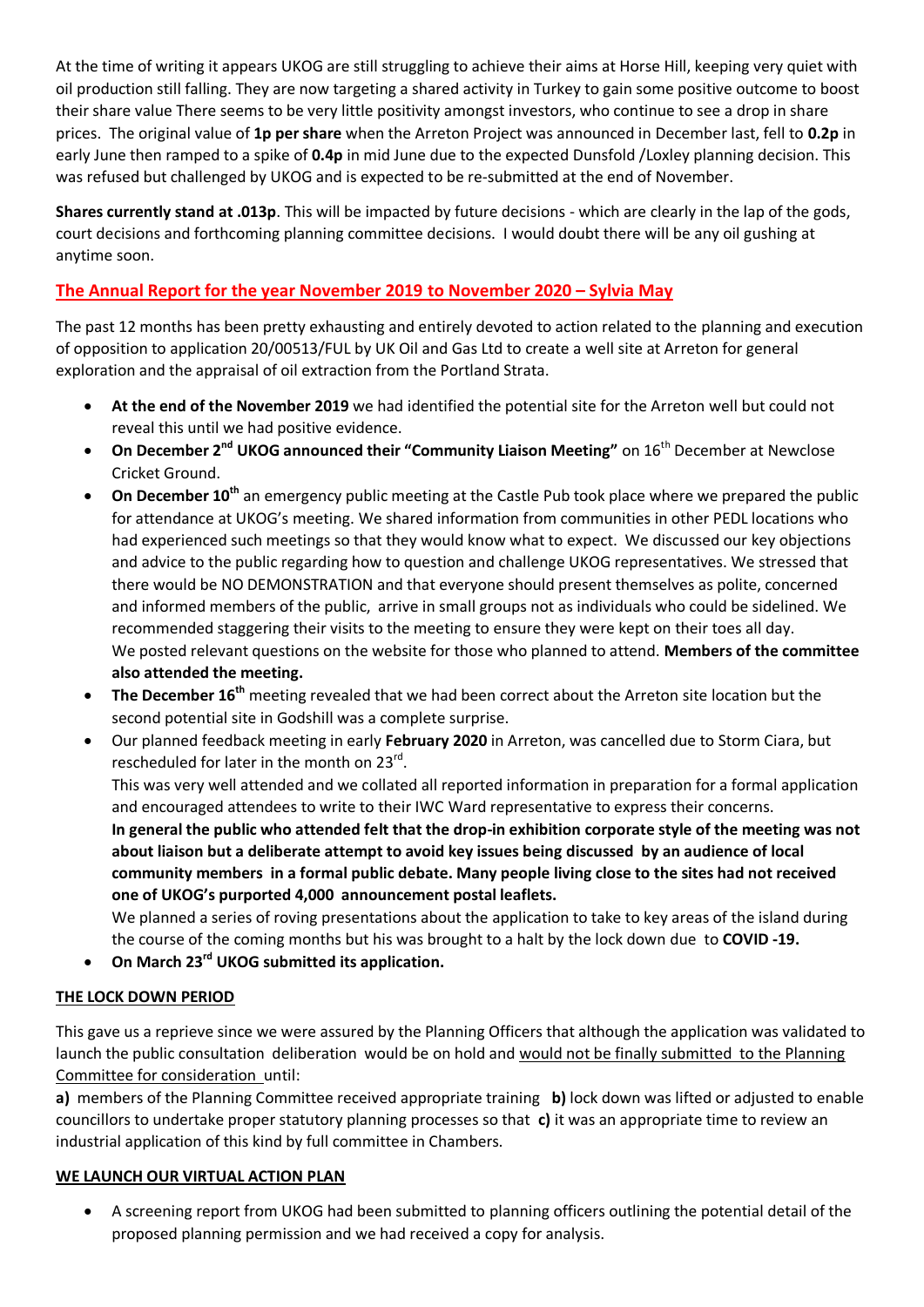- As a result [3 online information presentations](https://www.dontdrillthewight.co.uk/presentations) were created and posted on the website to combat the lockdown.
- All IWC councillors, local parish councils and Planning Officers were contacted with the links to the presentations and since then we have regularly sent them relevant government reports and information about the impacts of oil and gas extraction and the Climate Crisis.
- **After submission of the planning application in March 2020** we activated our action plan to counter UKOG's focus on anti- fracking statements and decided to launch the **Don't Drill The Wight Campaign**. We spent weeks analysing the hundreds of planning documents in order to highlight inaccuracies, misrepresentations and concerns to frame our responses.
- **John Redman** supported Sylvia in restructuring our website to focus solely on the consultation to enable maximum public response to the consultation. Logging faithfully the recorded objections and supporting statements and publishing accurate figures daily on the web page backed up by John's spreadsheet expertise. John also took charge of the design and distribution management of 5000 leaflets for mailed responses.
- **Steve Davis** took on the **Don't Drill The Wight Media** launch and maintenance of a second Facebook, Instagram and Twitter account which, alongside our FFIOW media pages, managed to reach thousands of Islanders and Mainlanders during the public consultation period. Report Below
- **Sylvia** managed the production of a protest song video, two on line news videos and advertising in the County Press Newspaper along with updating news for outreach and communication with IW Council, news groups and relevant organisations. Maggie Nelmes and Steve supported with monitoring online news sources and contacting relevant statutory and important consultees highlighting the application and encouraging them to respond.

### **From John Medland**

"This report is in effect our version of "The Bentley Effect". It describes a successful campaign to publicise a secretive application; in a condition equivalent to a state of emergency, with normal civil rights suspended; which succeeded magnificently. This is something we hope others can learn from.

It shows how we made the most of our efforts, despite no possible public meetings, visits to the planning office or attendance at the Parish Council meeting where the application was discussed.

This explains why we began our online activities, alongside the two gatherings at Merston, with TV & radio coverage, letters in the County Press and the welcome support of our MP.

It's great to have this historical record of a year of successful campaigning in very difficult conditions. It has been a fantastic effort, our best year yet."

### **Thanks to everyone.**

### **Steve Davis reports on Don't Drill The Wight Media upgrades**.

"The biggest success was the Facebook page created specifically for the DDTW campaign, it grew steadily in popularity gaining over 750 followers in just a few weeks. The analysis of the data shows that some of our posts were getting upwards of 2,000 views. It was a very effective tool for raising awareness of the Oil Drilling Threat, something that many people were still unaware of despite our years of campaigning.

Twitter has a different type of audience and whilst the account only shows 118 followers we picked up some really valuable and influential contacts via the Twitter channel. These contacts in turn were able to use their much larger followings to garner support for the campaign

Finally Instagram - this was the channel that I understood the least and consequently it received the least attention. It did however spark contact with a younger audience. It was especially effective in allowing us to collaborate with a small youth group that were independently campaigning against the proposed drilling. Their impact should not be underestimated as they were really able to connect with a much younger audience in a way that we have previously failed to do. There were a significant number of good quality objections submitted from younger people as a consequence of this collaboration.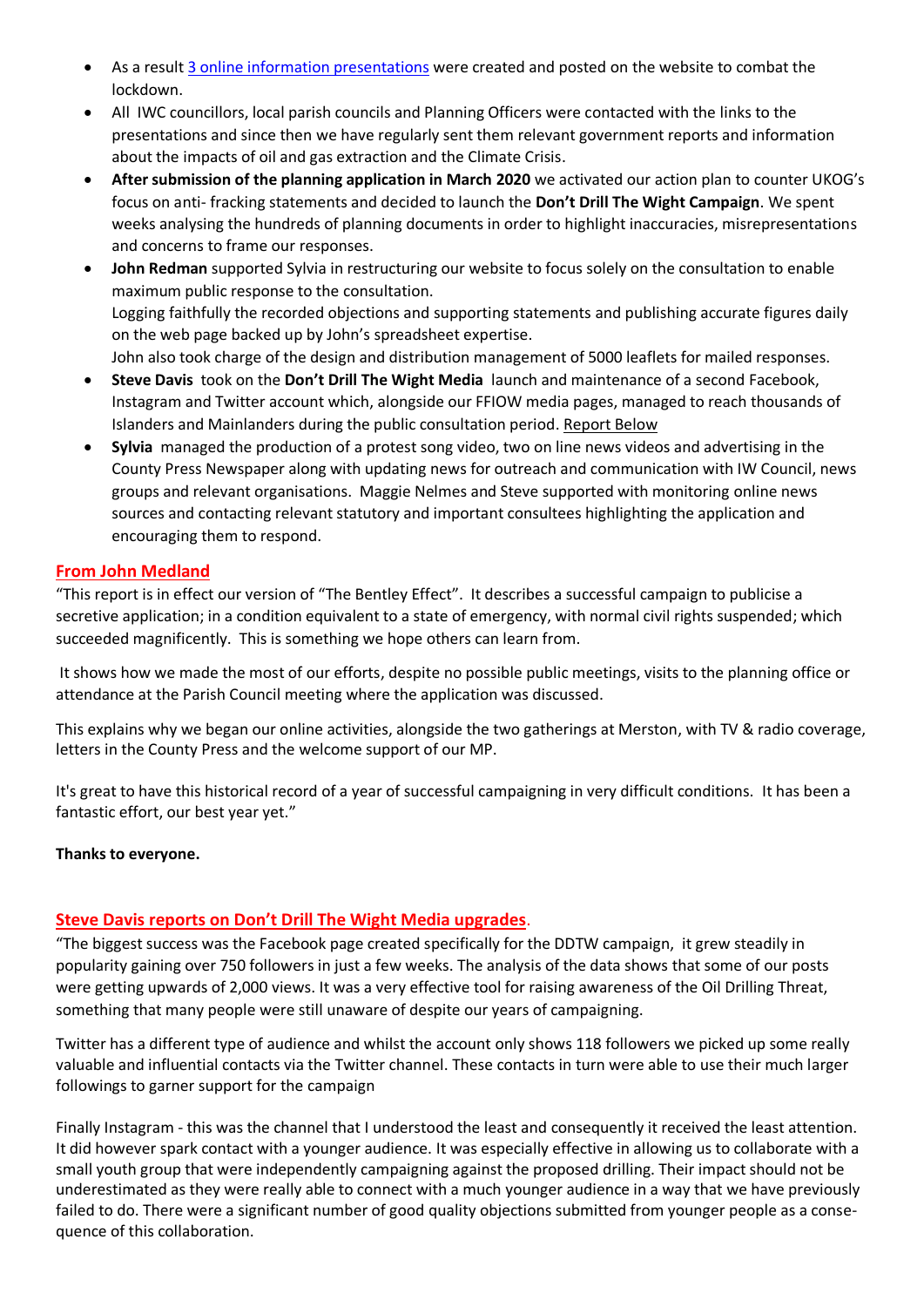We should also mention that the social media presence was a big factor in enabling us to raise much needed funds via the **[GoFundMe](https://www.gofundme.com/don039t-drill-the-wight/donate?utm_source=widget&utm_medium=referral&utm_campaign=p_cp+share-sheet)** platform. Please donate by clicking the link.

We have always been careful to avoid becoming embroiled in Party Politics and wish to mention that for the DDTW campaign we welcomed collaboration from all parties and persuasions. **MP Bob Seely** objected**. John Medland** of course as an Independent is embedded in our operations and personally went door to door and leafletted an area of roughly 4sq kms of the Arreton site.

We received support from representatives of **Labour** and the **LibDem Party** and members of the **Green Party** rolled up their sleeves and actively contributed to this campaign organising online events and a symbolic walk to the proposed drill site. This was a successful collaboration that deserves our thanks to all concerned.

A spin off from this collaboration, together with our social media presence, was the offer that materialised from a local media artist to make a short high-impact film for online distribution in support of the campaign. The film was produced in just a few days and distributed via social media on multiple channels. It quickly attracted a lot of attention with a high level of shares and re-tweets. This in turn led to the DDTW campaign being picked up by the Environmental section of Euronews who interviewed Sylvia and ran their own feature on the campaign to an international audience.

The net effect of our established longer term activities; coupled with collaborations which, in turn, were boosted by harnessing social media; was a result that exceeded all expectations.

We are fairly confident that this is now the most *'Objected to'* planning application on the Island. This has ensured that the issue will receive the attention and scrutiny that it deserves."

### **For their work behind the scenes we want to say a huge THANK YOU**

- to those FFIOW supporting public members and subscribers who offered their active support
- to supporting environmental groups such as XR and the unknown couple who raised awareness on their "model island" in Ventor
- to those who wrote letters and emails, did leaflet drops in their localities and beyond, to reach as many communities as possible
- to those businesses, shops and outlets that took our leaflets and posters to raise the awareness of their customers
- to those who helped us by spreading the word online, in the local press and nationally through their media forums.

## **As a result of all these efforts we reached thousands more members of the public than we had hoped and more than 2,220 objections have been submitted during this formal consultation period. THANK YOU TO ALL WHO SUBMITTED OBJECTIONS.**

**Sylvia and Steve** have finally analysed the consultation responses over many weeks with Sylvia compiling our **[Report](https://0f514b74-9474-4f50-9f21-e2a47e831cb8.filesusr.com/ugd/5b2419_71bd1530f5534992bd37cbd8bba9c6a4.pdf)  [for the Full Council and Planning Officers](https://0f514b74-9474-4f50-9f21-e2a47e831cb8.filesusr.com/ugd/5b2419_71bd1530f5534992bd37cbd8bba9c6a4.pdf)** to help identify the nature and the strength of objections.

### **THE BIG WAIT**

We are still keeping in touch with the planning department to ensure that the consultation period is appropriately reported and continue to monitor the progress of the application.

At the time of writing Planning Officers are still waiting for

- all statutory consultee comments to be submitted for the application

- responses received from UKOG challenges to some documents.

Then a further statutory consultation period will be announced for these to be reviewed and comments received.

The Planning Officer will then compile his report and make his recommendations to the Planning Committee with the date for consideration by the Planning Committee.

### **At the time of writing there is no indication when this will be and there are no planning meetings**